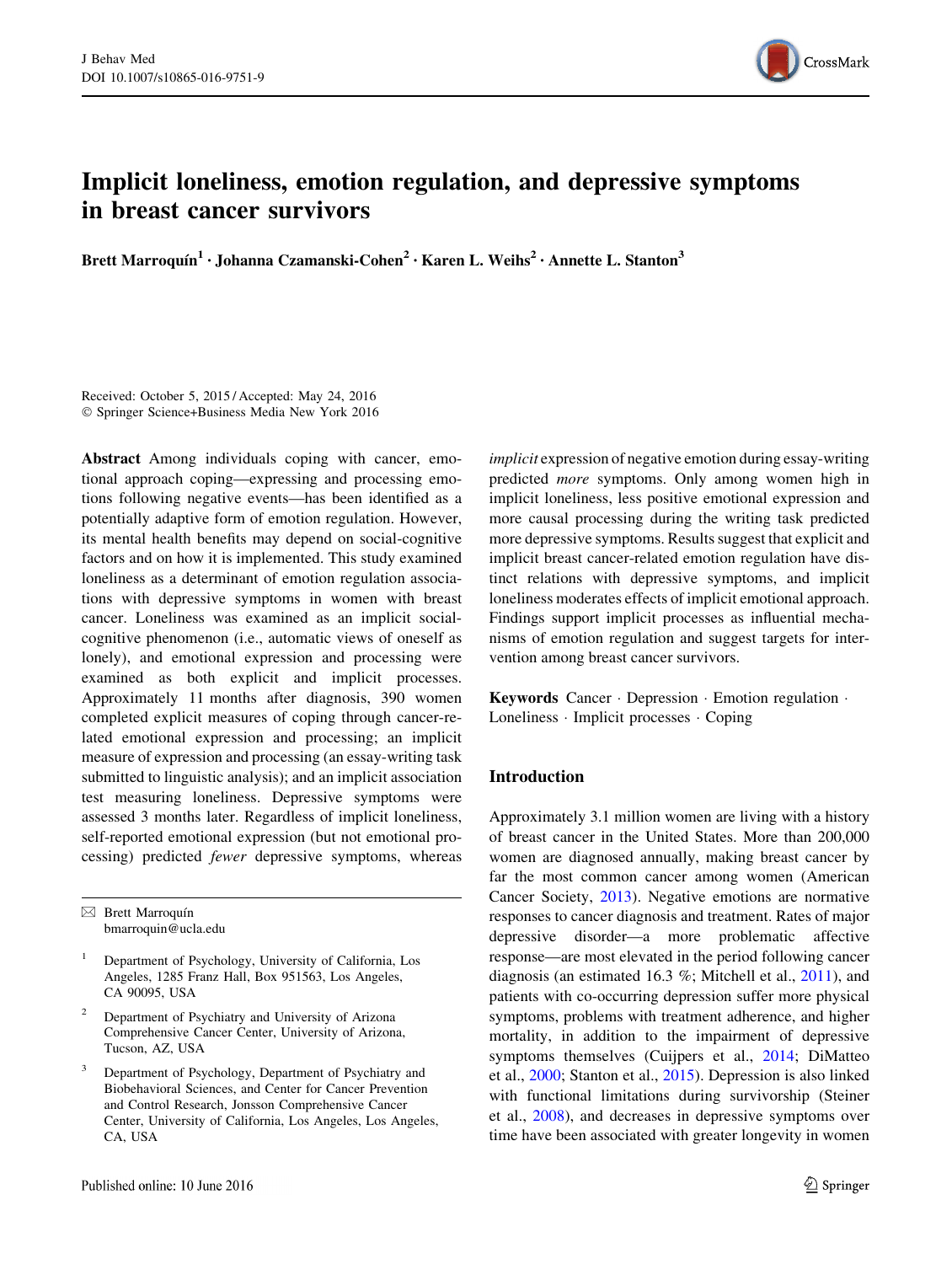with metastatic breast cancer (Giese-Davis et al., [2011](#page-11-0)). Therefore, prevention and intervention efforts aimed at physical and mental health may benefit from increased understanding of processes that drive depressive symptoms among women coping with breast cancer. Accordingly, the primary goal of the present study was to examine the interacting roles of emotion regulation and loneliness—two important contributors to depression—within the context of coping with breast cancer.<sup>1</sup>

# Emotion regulation, depression, and coping with cancer

Research in mood psychopathology indicates that maladaptive patterns of emotion regulation are important determinants of depression and physical health in coping with stressors, including cancer (Aldao et al., [2010;](#page-10-0) Taylor & Stanton, [2007\)](#page-11-0). Emotion regulation refers to the strategies and processes by which individuals modify their emotional reactions in response to stressors and negative affective states (Gross, [1998\)](#page-11-0). Regulating emotional distress through active strategies (e.g., problem solving, cognitive reappraisal), rather than through avoidant strategies (e.g., disengagement, expressive suppression), is a hallmark of more adaptive regulation, and is associated with lower depression (Aldao et al., [2010](#page-10-0)).

More specifically, regulating negative affect by "approaching'' emotions can contribute to more adaptive outcomes with respect to psychological distress, depression, and physical health than do suppression or avoidance (Taylor & Stanton, [2007\)](#page-11-0). Emotional approach coping refers to a specific, active form of responding to negative situations by attending to, processing, and expressing emotions (e.g., Stanton et al., [2000b\)](#page-11-0). Emotional approach coping can be considered emotion regulation in that it involves actively expressing and/or processing negative emotional experience in an effort to decrease it. Among women with breast cancer, emotional approach coping predicts a decline in psychological distress, improvement in self-perceived health, and fewer medical appointments for cancer-related morbidities (Stanton et al., [2000a](#page-11-0); Stanton et al., [2002](#page-11-0)). However, not all forms of focus on one's emotions are adaptive for depression. For example, attempts to regulate negative emotions that take the form of repetitive, passive processing (i.e., rumination) rather than more active processing give rise to maladaptive outcomes, including depression and anxiety (e.g., Nolen-Hoeksema et al., [2008](#page-11-0)).

Therefore, a key question is what determines whether emotional expression and processing are linked with positive versus negative mental health outcomes. Notably, effects of these emotional approach components depend in part on intrapersonal factors (e.g., gender; Juth et al., [2015\)](#page-11-0) and environmental contexts (e.g., social contexts receptive to emotional expression and processing; Stanton et al., [2000a\)](#page-11-0), indicating that emotion regulation in coping with cancer does not occur in a vacuum. The notion that social factors may play a determining role is consistent with findings that individuals' emotion regulation strategy use has different links with depressive symptoms depending on social connectedness versus loneliness (Marroquín & Nolen-Hoeksema, [2015](#page-11-0)). Understanding socially-relevant factors that moderate effects of emotional expression and processing among women with breast cancer may have important implications for treatment, as it may help identify women at higher risk for maladaptive coping outcomes, or suggest social targets in individually-focused treatment.

# Loneliness as a context of emotion regulation

Especially important in this regard is the powerful role of loneliness as women cope with cancer. Research on emotional approach has focused primarily on direct effects at the intrapersonal level (i.e., how the individual's regulatory efforts affect outcomes). However, patients' social relationships and support resources—and especially how patients perceive them—also affect outcomes in breast cancer (Kroenke et al., [2013](#page-11-0); Stanton et al., [2000a;](#page-11-0) Weihs et al., [2008](#page-12-0)). One of these factors is loneliness, or an individual's distressing or unsatisfying perception of a lack of available relationships to meet his or her social needs. Loneliness is implicated in a range of physical and mental health outcomes, including cancer, cardiovascular disease, and all-cause mortality (Hawkley & Cacioppo, [2010\)](#page-11-0), and is associated with immune dysregulation, depression, fatigue, and pain in breast cancer survivors (Jaremka et al., [2013](#page-11-0)).

Loneliness also plays a prominent role in depression in the general population (Cacioppo et al., [2010\)](#page-10-0), and part of this role may be that it affects emotional and emotionregulatory processes. Loneliness has cognitive and affective correlates (e.g., negative attentional bias; executive dysfunction; Cacioppo & Hawkley, [2009\)](#page-10-0) that are also implicated in depression, suggesting that loneliness affects the regulatory processes involved in the psychopathology of depression (Marroquín, [2011\)](#page-11-0). Not only do lonelier individuals use more maladaptive and fewer adaptive emotion regulation strategies than individuals who perceive themselves as socially connected, their maladaptive strategies are also more strongly linked with depression

 $1$  For the present purposes, we use the term "cancer survivor" as defined by both the American Cancer Society and the National Cancer Institute, which includes anyone diagnosed with cancer through the end of life, regardless of treatment or remission.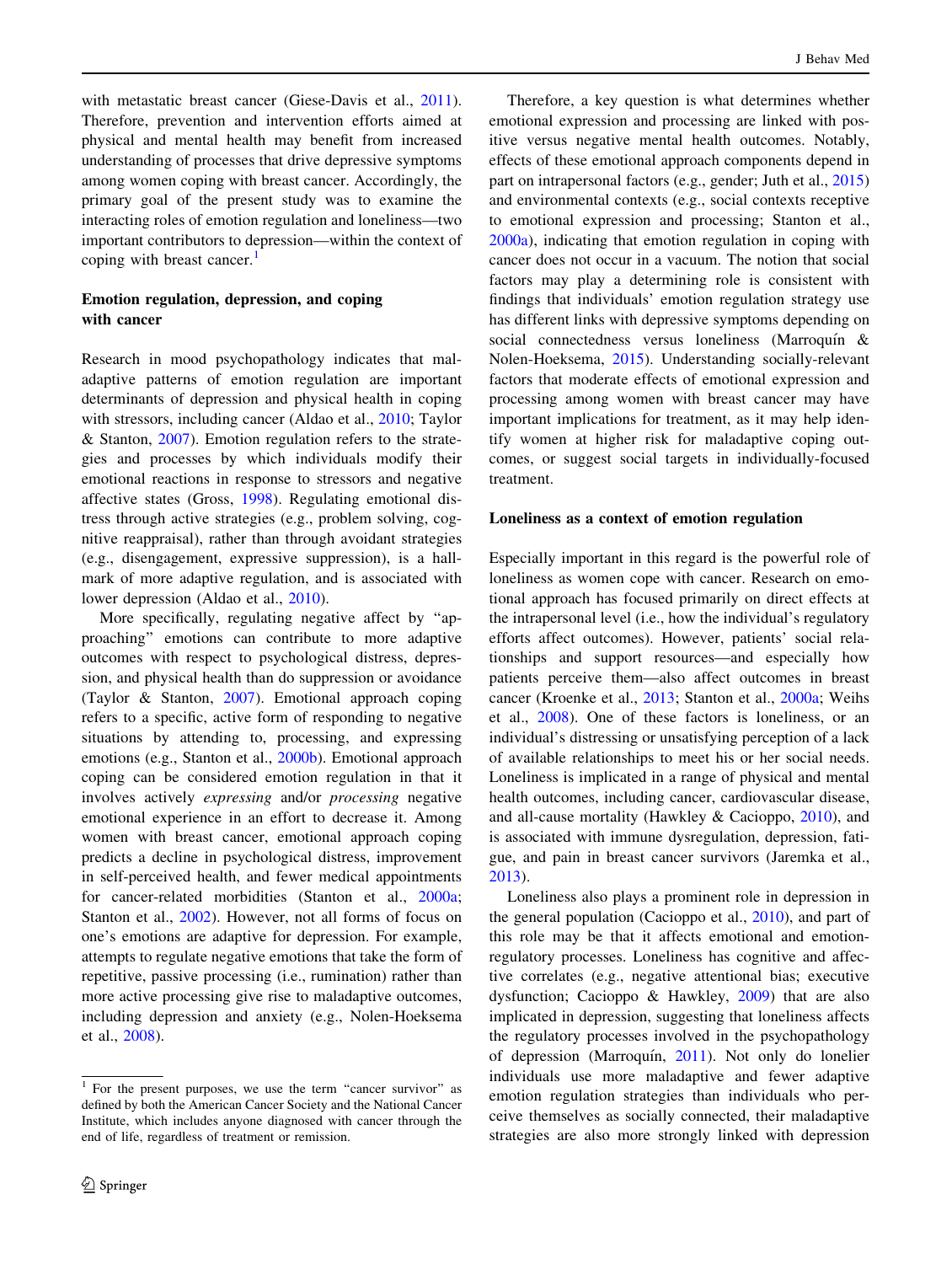(Marroquín & Nolen-Hoeksema,  $2015$ ), suggesting that lower perceptions of available social relationships determine effects of regulatory efforts.

The primary purpose of the present investigation was to examine loneliness as a social-cognitive moderator of intrapersonal emotion regulation (specifically, emotional expression and processing) among women coping with breast cancer. That is, we sought to understand whether individuals' emotional approach coping with their cancer experience would be associated with depressive symptoms differently depending on loneliness. We hypothesized that emotional expression and processing would be more strongly linked with symptoms when women were higher in loneliness, as are other emotion regulation strategies (Marroquín & Nolen-Hoeksema,  $2015$ ). As such, we sought to apply recent findings in the general population to address open questions of how social and emotional factors interact in cancer survivorship specifically. In addition, we aimed to extend this understanding beyond explicit measures of loneliness and emotion regulation, and toward implicit processes that are not well-captured in existing literature.

## The role of implicit processes

Research on emotion, emotion regulation, and loneliness in physical health and depression has emphasized explicit processes, that is, intentional, conscious, and/or self-reported influences. However, some key processes may be inaccessible to the individual or imperfectly suited to explicit measurement. Implicit processes are those which cannot be directly accessed by introspection because people are unable or unwilling to do so (see Nosek et al., [2007,](#page-11-0) for a review). Implicit measurement can be especially informative in addressing questions about which individuals are incapable of accurate reporting, biased by social desirability or self-presentation, or motivated to view themselves in a certain light. Emotion and emotion regulation occur at both implicit and explicit levels (Koole & Rothermund, [2011](#page-11-0)), and individuals differ in their capacity or willingness to notice, reflect on, and verbalize affective experiences in ways relevant to depression (Vine & Aldao, [2014\)](#page-12-0). Being able and willing to report on one's social isolation and emotion regulation may present special challenges with regard to depression, which is associated with a host of biases in attention, memory, and processing that are also implicated in emotion dysregulation (Gotlib & Joormann, [2010](#page-11-0)).

If social connectedness or loneliness affect intrapersonal emotion regulation processes outside the immediate context of social interaction, then effects likely depend on internal representations in cognition, i.e., implicit associations among social and affective information. Accordingly,

a novel aim of our study involved examining emotion regulation and loneliness as implicit processes. Paralleling explicit measures of emotional expression and processing, we measured implicit counterparts of the same constructs by examining linguistic properties of women's writing during a task in which they focused on their cancer experience. Moreover, we measured loneliness not as explicitlyperceived social connectedness, but as an implicit socialcognitive construct, examining women's cognitive representations to capture their underlying views of themselves as lonely or not.

### The present study

The overarching aim of the present study was to examine links among implicit processes of loneliness and emotion regulation in depressive symptoms among women diagnosed with breast cancer. Figure [1](#page-3-0) depicts an overall model of the hypothesized relations among implicit loneliness, emotional expression and processing (implicit and explicit), and depressive symptoms. We tested the following hypotheses: (1) cancer-related emotional expression and processing, each measured as both explicit and implicit processes, would predict lower depression 3 months later (i.e., main effects); and (2) consistent with findings that loneliness amplifies associations of emotion regulation with depression, women would show stronger effects of expression and processing on symptoms if they held stronger implicit representations of themselves as lonely (i.e., implicit loneliness as a moderator of main effects). We tested these hypotheses in a sample of women beyond the phase immediately after diagnosis because, after an initial increase, social support declines after the early diagnosis and treatment phase (Thompson et al., [2013\)](#page-12-0), and thus loneliness may be particularly relevant to emotion regulation and depression during this period.

## Methods

## Participants and procedure

Study participants were 390 of 460 women recently diagnosed with breast cancer, participating in a study of predictors of depression and other outcomes over the course of the year following diagnosis. Women were recruited from three oncology clinics in the greater Los Angeles area  $(n = 297)$ , referred to here as the University of California, Los Angeles (UCLA) site, and one clinic at the University of Arizona Cancer Center ( $n = 163$ ). They entered the study an average of 2.28 months  $(SD = 0.90)$  after receiving a breast cancer diagnosis. Inclusion criteria were a new or first recurrent diagnosis of invasive breast cancer,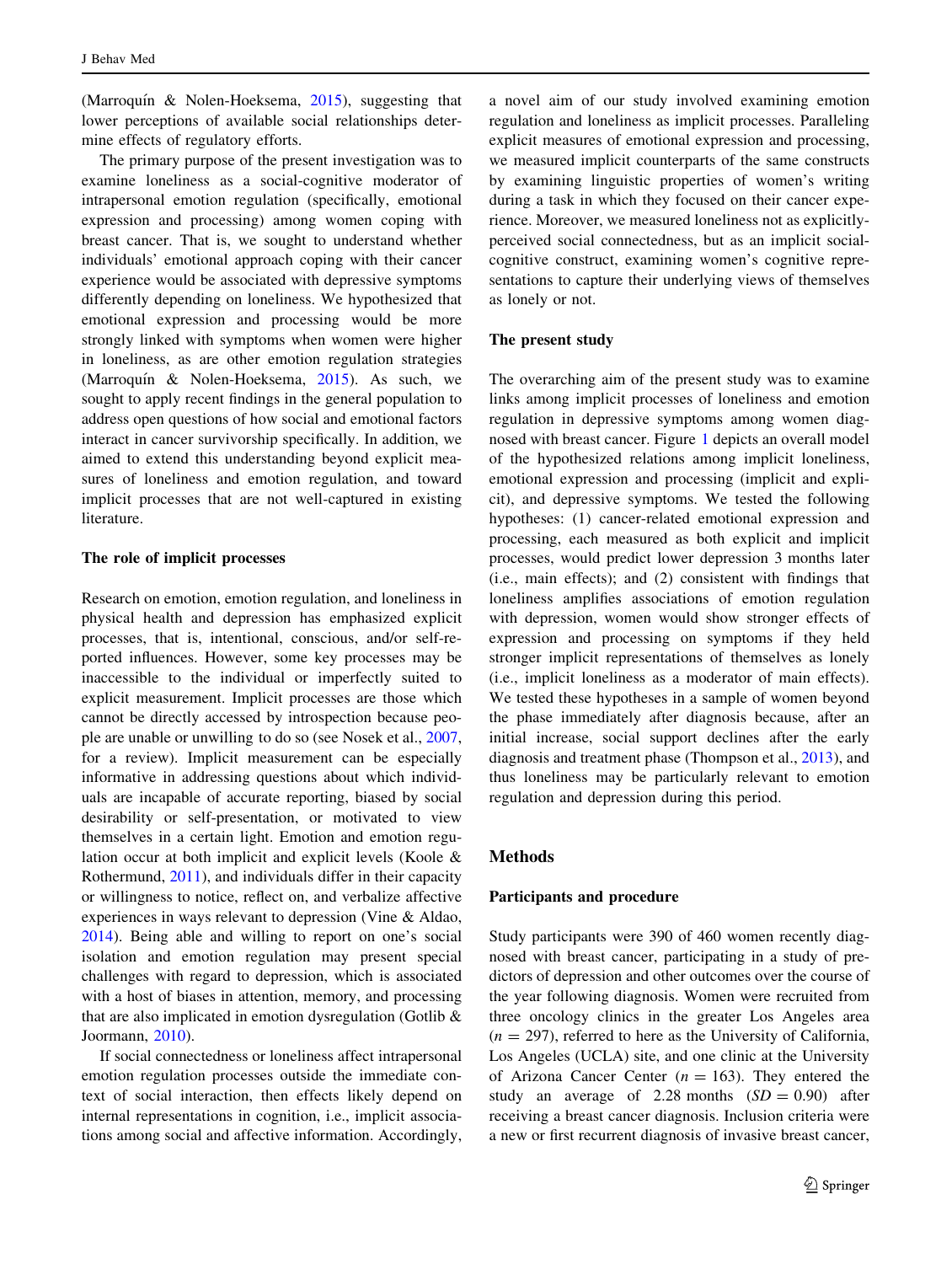<span id="page-3-0"></span>

Fig. 1 Implicit loneliness as a social-cognitive moderator of cancer-related emotional expression and processing associations with depressive symptoms

scheduled for the study entry visit within 4 months of cancer diagnosis, and ability to complete assessments in English. Participants undergoing any standard medical treatment for cancer (i.e., surgery, chemotherapy, radiotherapy, neoadjuvant chemotherapy, endocrine therapy) and taking any additional medication were eligible. Exclusion criteria included diagnoses of bipolar disorder, schizophrenia, or schizoaffective disorder; current suicidality; younger than 21 years; no English literacy; or a cognitive disorder (e.g., dementia).

Eligible participants completed an in-person study-entry assessment within 4 months of diagnosis and follow-up telephone assessments 6, 12, 18, and 24 weeks after initial assessment; an in-person assessment at 9 months; and a telephone assessment at 12 months. Of the 460 recruited women, 390 women who participated in the 9- and/or 12-month follow-up assessment (i.e., approximately 11 and

14 months after diagnosis) comprised the observed sample for this study (Arizona  $n = 155$ ; UCLA  $n = 235$ ). Sample characteristics, including demographic composition and cancer-related characteristics, are presented in Table [1](#page-4-0). By the 9-month assessment, most women had completed any surgery, radiation, and/or chemotherapy treatment, and most women were receiving endocrine therapy. Overall dropout rate between study entry and 9 months was 15  $\%$ <sup>2</sup>.

<sup>&</sup>lt;sup>2</sup> Dropout was significantly more frequent at UCLA (62 women; 21 %) than at the University of Arizona (8 women; 5 %); the 9-month sample thus included proportionally more women at the University of Arizona (40 %) versus UCLA (60 %) compared to study entry (Arizona 35 %, UCLA 65 %),  $\chi^2(1) = 20.80$ ,  $p < .001$ . Dropouts were significantly younger,  $M = 52.5$  years,  $SD = 13.9$ , than women retained at 9 months (see Table [1\)](#page-4-0),  $t(450) = -2.75$ ,  $p = .006$ ,  $d = -0.36$ . Cancer stage among dropouts was (stages 1, 2, 3, and 4) respectively) 29 (42 %), 23 (33 %), 8 (12 %), and 9 (13 %), and differed significantly from retained participants,  $\chi^2(3) = 9.34$ ,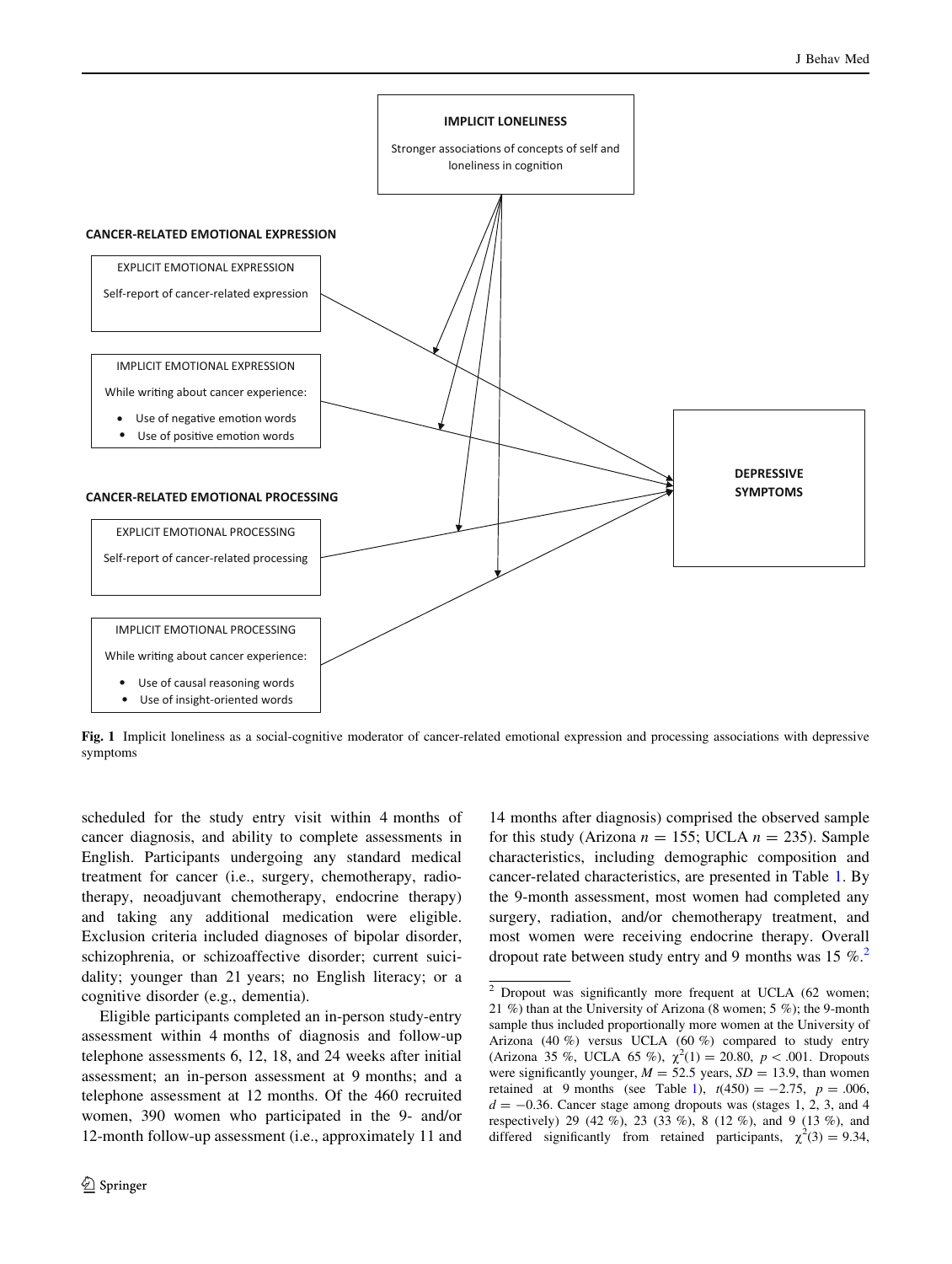<span id="page-4-0"></span>**Table 1** Sample demographic and treatment characteristics at 9-month session  $(N = 390)$ 

| Demographics                  | Mean (SD) or $N$ (%) | Treatment         | $N(\%)$      |  |
|-------------------------------|----------------------|-------------------|--------------|--|
| Age                           | 57.0 (12.23)         | Cancer stage      |              |  |
|                               | $Range = 24-91$      | Stage 1           | 175 $(45\%)$ |  |
| Ethnicity                     |                      | Stage 2           | 155 (40 %)   |  |
| White/European American       | 266 (68 %)           | Stage 3           | 44 (11 %)    |  |
| Latina                        | 75 (19 %)            | Stage 4           | 16 $(4 \%)$  |  |
| Asian/Asian-American          | 19 $(5 \%)$          | Chemotherapy      |              |  |
| Native American               | 11 $(3 \%)$          | Current           | 11 $(3 \%)$  |  |
| <b>Black/African American</b> | 7(2%)                | Completed         | 188 (48 %)   |  |
| Multiracial                   | 8(2%)                | None              | 191 (49 %)   |  |
| Other/unreported              | 4 (1 $%$ )           | Radiotherapy      |              |  |
| Relationship status           |                      | Current           | 13 $(3.3\%)$ |  |
| Married/living as married     | 258 (66 %)           | Completed         | 135 $(35\%)$ |  |
| Committed, not cohabiting     | 10 $(3 \%)$          | None              | 242 (62 %)   |  |
| Never married                 | 24 (6 $%$ )          | Endocrine therapy |              |  |
| Divorced/separated            | 59 (15 %)            | Current           | 232 $(60\%$  |  |
| Widowed                       | 35 (9 %)             | Completed         | 22 (6 $%$ )  |  |
| Did not report                | 4 (1 $%$ )           | None              | 136 (35 %)   |  |
| Household income              |                      | Surgery           |              |  |
| $<$ \$50,000                  | 110 $(28 \%)$        | Current           | 47 (12 %)    |  |
| \$50,000-74,999               | 81 (21 %)            | Completed         | 312 (80 %)   |  |
| \$75,000-100,000              | 51 (13 %)            | None              | 31 $(8 \%)$  |  |
| $>$ \$100,000                 | 128 (33 %)           |                   |              |  |
| Did not report                | $20(5\%)$            |                   |              |  |
| Education                     |                      |                   |              |  |
| Less than high school         | 13 (3 %)             |                   |              |  |
| High school                   | 82 (21 %)            |                   |              |  |
| 2 years of college            | 75 (19 %)            |                   |              |  |
| 4-Year college degree         | 140 (36 %)           |                   |              |  |
| Master's degree               | 54 (14 %)            |                   |              |  |
| M.D., Ph.D., Prof. degree     | 21 $(5 \%)$          |                   |              |  |
| Did not report                | 5 $(1 \%)$           |                   |              |  |
| Employment status             |                      |                   |              |  |
| Employed                      | 196 (50 %)           |                   |              |  |
| Retired                       | 120 (31 %)           |                   |              |  |
| Unemployed                    | 69 $(18\%)$          |                   |              |  |
| Did not report                | 5 $(1 \%)$           |                   |              |  |

Current treatment = treatment administered within the past 3 months. Completed treatment = treatment administered prior to but not within the last 3 months

Missing data adjustments using full information maximum likelihood methods (detailed below) used the full study entry sample to estimate less-biased parameters.

Footnote 2 continued

The session at 9 months was conducted by trained postbaccalaureate-level research staff in a private room at the oncology center or at women's homes. Women completed self-report measures, including measures of emotion regulation and depressive symptoms, in interview format or on a laptop, facilitated by research staff. They then completed an implicit association test (IAT) designed to measure nonconscious cognitive representations of oneself as lonely (Nausheen et al., [2007\)](#page-11-0). Finally, on paper, they completed an expressive writing task regarding their experience with

 $p = .025$ , with proportionally fewer stage 2 and 4 participants in the 9-month sample. Dropout and retained participants did not differ significantly in ethnicity,  $\chi^2(7) = 5.84$ ,  $p = .56$ , relationship status,  $\chi^2(5) = 6.24$ ,  $p = .28$ , education,  $\chi^2(5) = 3.69$ ,  $p = .60$ , income,  $\chi^2(3) = 3.90$ ,  $p = .27$ , or depressive symptoms at study entry,  $t(451) = 1.85, p = .07.$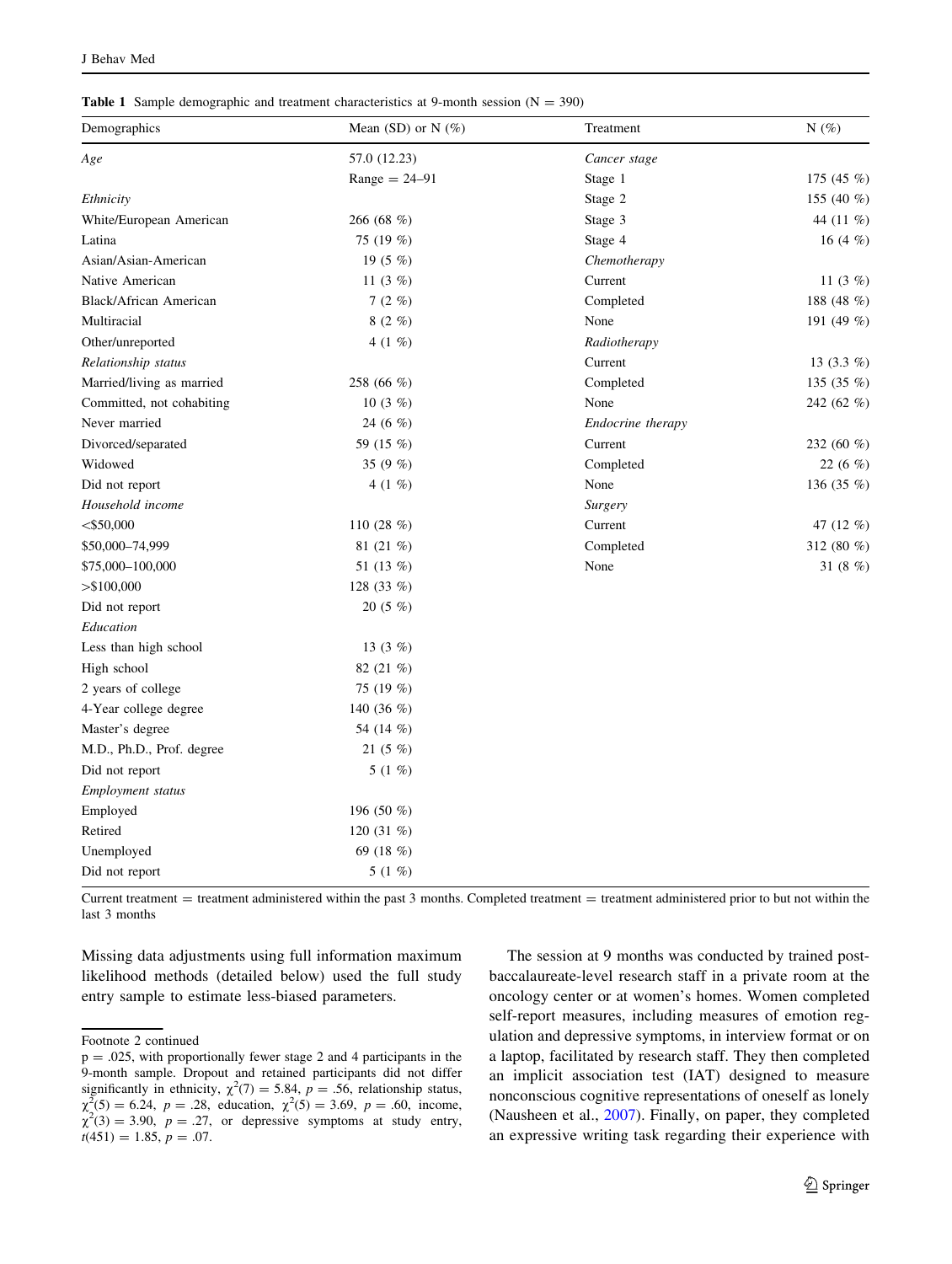breast cancer (Stanton et al., [2002](#page-11-0)), as a behavioral measure of implicit emotional expression and processing. Three months later (i.e., 12 months after study entry), participants completed a follow-up assessment by telephone, including assessment of depressive symptoms. All study procedures were approved by the UCLA and University of Arizona institutional review boards.

## **Measures**

## Explicit emotion regulation

Emotional expression and processing were measured at 9 months with the Emotional Approach Coping scales (Stanton et al., [2000b](#page-11-0)). Participants rated the extent to which they had used strategies in coping with cancer over the past 4 weeks from  $1$  (*I usually don't do this at all*) to 4 (I usually do this a lot). The four-item emotional expression (e.g., "I take time to express my emotions") and emotional processing (e.g., "I take time to figure out what I'm really feeling'') scales average across their constituent items, and have shown good reliability and validity in nonclinical samples (Stanton et al., [2000b\)](#page-11-0) and breast cancer-diagnosed samples (Stanton et al., [2000a\)](#page-11-0). Internal consistency in the present sample was good (expression  $\alpha = .92$ ; processing  $\alpha = .78$ ).

#### Implicit emotion regulation

Implicit measurement of emotion regulation (emotional expression and processing) at 9 months was based on participants' performance on the expressive writing task (Pennebaker & Beall, [1986\)](#page-11-0). Participants were asked to write freely for 15 min about their ''deepest thoughts and feelings about your experience with breast cancer'' (see Stanton et al., [2002](#page-11-0)). Essays were subsequently transcribed by research staff and submitted for linguistic analysis through the Linguistic Inquiry and Word Count (LIWC) computer program (Pennebaker et al., [2007a,](#page-11-0) [b\)](#page-11-0). The LIWC program computes the percentage of words that fall into specific content categories, as referenced against a dictionary of English words. LIWC analysis can be considered an implicit measure of psychological processes, as it assesses constructs that individuals do not consciously monitor during verbal communication, or are unaware of altogether (e.g., Tausczik & Pennebaker, [2010](#page-11-0)).

In the present study, LIWC content categories were chosen to reflect constructs of emotional expression and processing. To capture implicit processes of emotional expression, the categories of positive emotion (e.g., "happy," "nice") and negative emotion (e.g., "ugly," "hurt") were used. To capture emotional processing, the categories of *causation* (e.g., "because," "effect") and insight (e.g., "think," "consider") were used. These categories have been used in analyses of expressive writing samples, including women with breast cancer (e.g., Cres-well et al., [2007](#page-10-0); Low et al., [2006](#page-11-0)). Internal consistency reliability for these categories ranges from  $\alpha = .88$  to .97 (Pennebaker et al., [2007a](#page-11-0), [b\)](#page-11-0).

## Implicit loneliness

Implicit loneliness at 9 months was measured by the computer-based Implicit Association Test for Loneliness (IAT-L; Nausheen et al., [2007\)](#page-11-0). The IAT-L uses a reaction time methodology to measure strengths of association among individuals' cognitive representations of target concepts (SELF and OTHERS) and attributes (LONELY and NONLONELY). The task consisted of seven blocks, including three practice blocks. In the first practice block (20 trials), participants were presented with target concept categories only, one on the left (SELF) and one on the right (OTHERS). Exemplars of each of these concept categories (e.g., ''My,'' ''Them'') were then presented one at a time in random order in the center of the screen. Using keyboard keys on the left  $(e)$  or right  $(i)$ , participants' task was to sort the exemplar into the corresponding category as accurately and quickly as possible. In the second practice block (20 trials), concept categories were replaced with attribute categories (i.e., LONELY on the left; NONLONELY on the right), and presented exemplars were from these attribute categories (e.g., "Deserted," "Cared for").

In the critical third and fourth blocks (60 trials total), concept and attribute categories were paired simultaneously on the screen, sharing response keys (i.e., SELF and LONELY both appeared on the left; OTHERS and NON-LONELY both on the right). Exemplars from all four concept and attribute categories were presented in the center of the screen in random order. In the fifth block (a practice block of 20 trials), attribute categories (only) were presented in the opposite configuration as in Block 2 (i.e., NONLONELY on the left; LONELY on the right). In the critical sixth and seventh blocks (60 trials total), concept and attribute categories were again combined, this time in the opposite pairing as in blocks 3 and 4 (i.e., SELF and NONLONELY on the left and OTHERS and LONELY on the right).

For each trial, latency to correct response was measured in milliseconds. Incorrect responses resulted in an ''X'' displayed on screen, and participants were required to make the correct categorization before proceeding to the next screen. Inter-trial interval was 150 ms. Scoring followed recommended IAT procedures (Greenwald et al., [2003\)](#page-11-0): only data from critical Blocks 3, 4, 6, and 7 were used for analysis;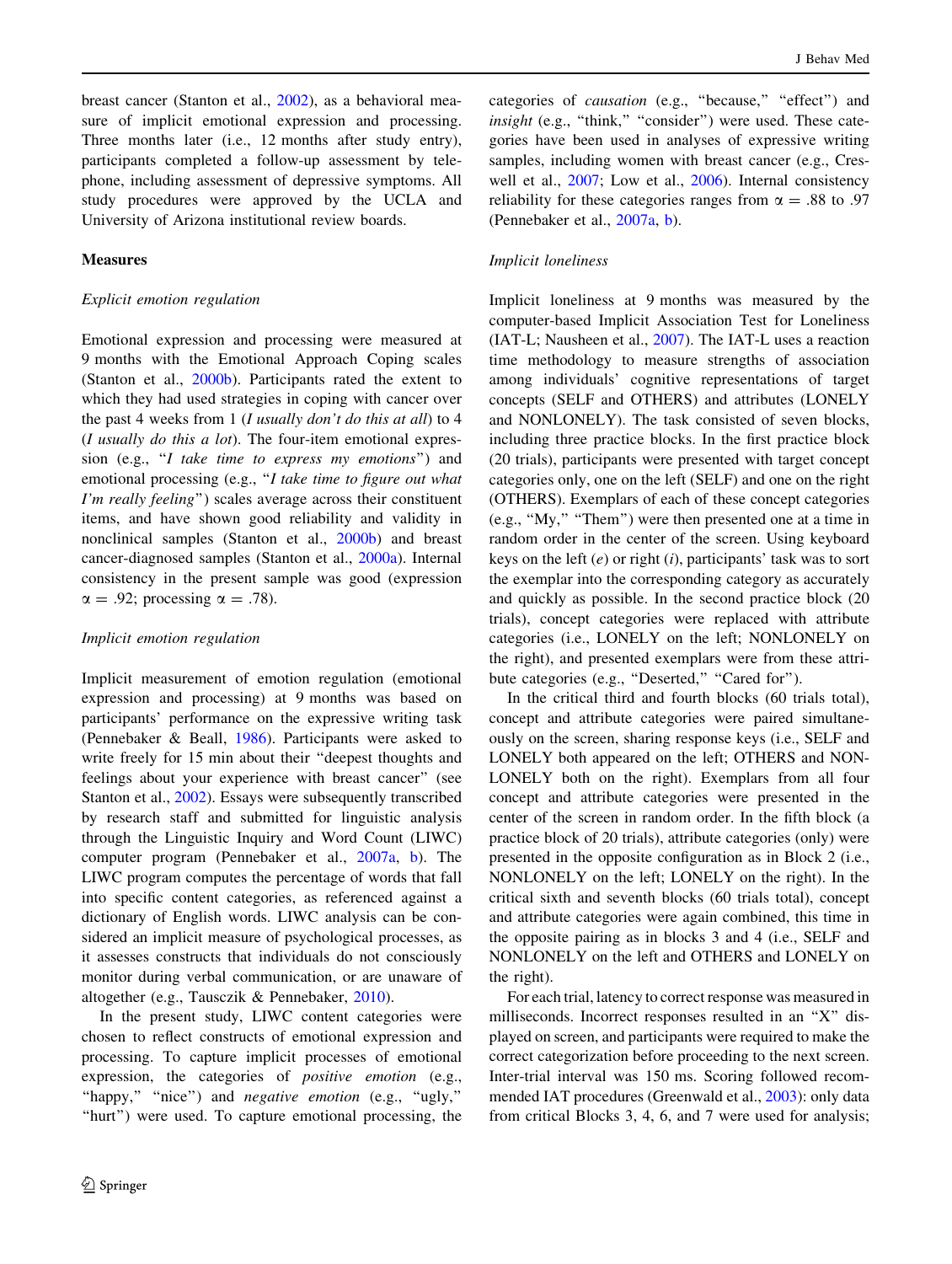trials with response latencies  $>10,000$  ms were deleted; and participants with latencies  $>300$  ms on  $>10$  % of trials were deleted. The IAT D (difference) score was derived by subtracting mean response latencies in Block 3 and 4 from Blocks 6 and 7 respectively, dividing these differences by their pooled within-block standard deviations, and then averaging the resulting quantities.

The D score (analogous but not identical to Cohen's d) thus represents the discrepancy in response latencies between trials in which SELF and LONELY do not share a response key (a more challenging processing task for someone higher in implicit loneliness because the concept and the attribute are tied to competing responses) and trials in which SELF and LONELY do share a response key (a less cognitively challenging task if ''self'' and ''lonely'' are more closely associated in storage). Thus, higher D scores represent higher implicit loneliness, i.e., stronger associations between one's representations of self and loneliness than between self and nonloneliness. For additional information on development of the IAT-L, including exemplars, see Nausheen et al. ([2007\)](#page-11-0). General psychometric properties of IAT methodology across applications are reviewed by Nosek et al. ([2007\)](#page-11-0). The IAT-L has shown good internal consistency and predictive validity, having been associated with greater cardiovascular reactivity to stress in a nonclinical sample (Nausheen et al., [2007](#page-11-0)) and with higher angiogenic cytokine activity in colorectal cancer patients (Nausheen et al., [2010](#page-11-0)).

## Depressive symptoms

Symptoms of depression were measured with the 20-item Center for Epidemiologic Studies Depression scale (CES-D; Radloff, [1977](#page-11-0)). Participants rated how often they had experienced depressive symptoms (e.g., I felt like everything I did was an effort) over the past week, from  $0$ (rarely or none of the time) to 3 (most or almost all of the time). Possible scores range from 0 to 60. The CES-D is a widely-used dimensional measure of depression, with good psychometric properties in community and breast cancer-diagnosed populations (Hann et al., [1999](#page-11-0)). In the present sample, internal consistency was excellent  $(\alpha = .92)$ .

## **Results**

## Analytic approach

We first examined descriptive statistics and zero-order correlations among 9-month predictor variables and 12-month depressive symptoms. To test the hypothesis that relations of emotion regulation with depressive symptoms are moderated by implicit loneliness, we conducted a series of linear regression analyses, one for each emotion regulation variable, which included the IAT-L score, the IAT-L x emotion regulation interaction, and covariates. Covariates included relationship status (participants in a relationship endorsed fewer depressive symptoms than those not in a relationship) and cancer stage at study entry (more advanced stage was associated with more symptoms). Due to associations with depressive symptoms in past research or the present sample, age and treatment regimen during the prior 3 months (i.e., radiation, chemotherapy, and endocrine treatment) were also covaried.

Regression models were estimated in a path analysis framework using MPlus version 7.3 (Los Angeles, CA: Muthén & Muthén, [1998–](#page-11-0)2012) with full information maximum likelihood (FIML) to address missing data (approximately 15 % at 9 months and 20 % at 12 months). FIML uses individuals' observed data on other variables to estimate an individual likelihood function for each pattern of missingness, allowing all available data to be used for each individual. FIML yields less biased estimates and superior efficiency over listwise deletion when the data are missing completely at random or missing at random (Enders & Bandalos, [2001\)](#page-11-0). Importantly, even if systematic differences on observed variables exist between participants missing and not missing data, as long as those variables are included in the model, FIML will yield unbiased estimates. Because demographic covariates were measured at study entry only, including covariates and observed variables in FIML models to estimate effects at 9 and 12 months both maximizes effective sample size and reduces estimate bias.

#### Descriptive statistics and zero-order correlations

Descriptive statistics and correlations among variables are presented in Table [2,](#page-7-0) with means and standard deviations along the diagonal. On average, implicit loneliness levels were slightly below 0, suggesting overall stronger implicit associations between oneself and the ''nonlonely'' concept than between oneself and ''lonely,'' but women varied substantially in implicit loneliness, ranging from  $-1.31$  to 1.27. Means of LIWC variables in Table [2](#page-7-0) represent percentages of participants' essays that matched those language categories; essays included an average of 2.45 % negative emotion, 4.57 % positive emotion, 1.64 % causation, and 3.47 % insight words.

Consistent with hypothesis and past research, explicit, self-reported emotional expression in coping with cancer at 9 months was negatively associated with depressive symptoms 3 months later. However, implicit negative emotional expression during the writing task was signifi-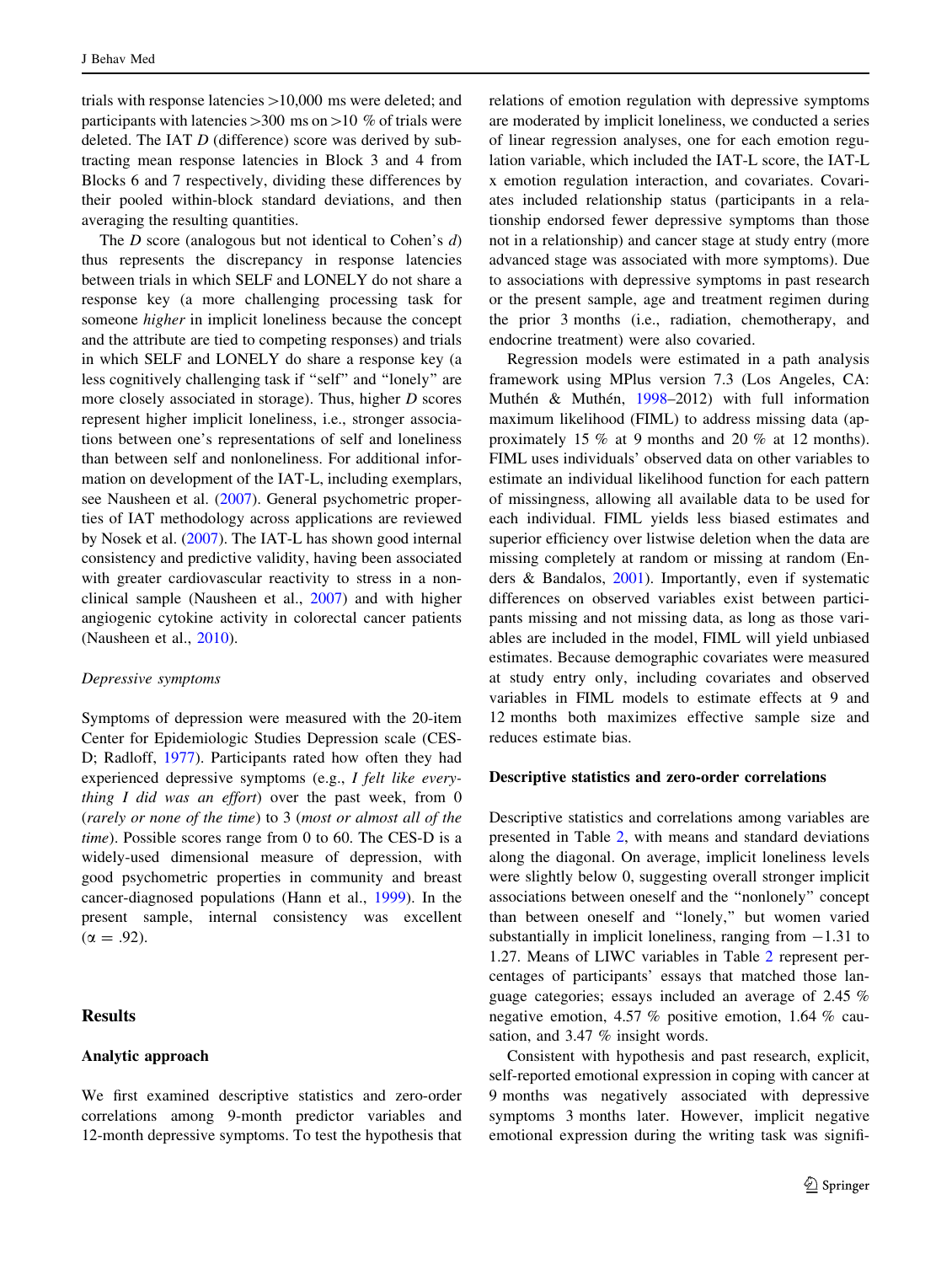<span id="page-7-0"></span>Table 2 Descriptive statistics and zero-order correlations among study variables

|                  | IAT-L         | EAC<br>Expression | EAC<br>Processing | LIWC<br>Negative emotion | LIWC<br>Positive emotion | LIWC<br>Causation | <b>LIWC</b><br>Insight | CES-D<br>$(12$ months) |
|------------------|---------------|-------------------|-------------------|--------------------------|--------------------------|-------------------|------------------------|------------------------|
| IAT-L            | $-0.20$       |                   |                   |                          |                          |                   |                        |                        |
|                  | (0.50)        |                   |                   |                          |                          |                   |                        |                        |
| EAC              | $-.13*$       | 2.94              |                   |                          |                          |                   |                        |                        |
| Expression       |               | (0.80)            |                   |                          |                          |                   |                        |                        |
| EAC              | $-.10$        | $.69**$           | 2.94              |                          |                          |                   |                        |                        |
| Processing       |               |                   | (0.73)            |                          |                          |                   |                        |                        |
| <b>LIWC</b>      | $-.03$        | $-.10$            | $-.02$            | 2.45                     |                          |                   |                        |                        |
| Negative emotion |               |                   |                   | (1.47)                   |                          |                   |                        |                        |
| <b>LIWC</b>      | .03           | $.08\,$           | .05               | $-.30**$                 | 4.57                     |                   |                        |                        |
| Positive emotion |               |                   |                   |                          | (1.95)                   |                   |                        |                        |
| <b>LIWC</b>      | .001          | $-.06$            | .04               | $.13*$                   | $-.13*$                  | 1.64              |                        |                        |
| Causation        |               |                   |                   |                          |                          | (0.92)            |                        |                        |
| <b>LIWC</b>      | .10           | .04               | .07               | $-.005$                  | $-.11$                   | .09               | 3.47                   |                        |
| Insight          |               |                   |                   |                          |                          |                   | (1.40)                 |                        |
| CES-D            | .08           | $-.19**$          | $-.04$            | $.18**$                  | $-.09$                   | .11               | $-.05$                 | 7.10                   |
| $(12$ months)    |               |                   |                   |                          |                          |                   |                        | (8.46)                 |
| Observed N       | 327           | 386               | 386               | 294                      | 294                      | 294               | 294                    | 365                    |
| Range            | $-1.31, 1.27$ | 1.00, 4.00        | 1.00, 4.00        | 0.00, 9.86               | 0.47, 10.61              | 0.00, 6.10        | 0.00, 8.39             | 0.00, 53.00            |

Means and standard deviations are shown on the diagonal

All variables measured at 9 month assessment, except depressive symptoms, measured at 12 month assessment

IAT-L Implicit Association Test for Loneliness (Nausheen et al., [2007](#page-11-0)), EAC Emotional Approach Coping scales, Emotional Expression and Emotional Processing subscales (Stanton et al., [2000a](#page-11-0), [b\)](#page-11-0), LIWC Linguistic Inquiry and Word Count (Pennebaker et al., [2007a](#page-11-0), [b\)](#page-11-0) percentages of participant's essay sample matching the language category, CES-D Center for Epidemiologic Studies Depression scale (Radloff, [1977](#page-11-0))  $* p < .05; ** p < .01$ 

cantly associated with higher depressive symptoms, whereas implicit positive emotional expression was not associated with symptoms. Contrary to hypothesis, neither emotional processing (both explicit and implicit) nor implicit loneliness was directly associated with depressive symptoms.

# Implicit loneliness as a moderator of emotion regulation-depression associations

Our primary hypothesis was that relations of emotion regulation with depressive symptoms would be moderated by implicit loneliness. Results of multiple regression analyses are presented in Table [3,](#page-8-0) with emotional expression predictors (explicit and implicit) in the upper panel and emotional processing predictors (explicit and implicit) in the lower panel. Significant main effects of both explicit emotional expression and implicit negative emotional expression on depressive symptoms were not qualified by interactions with implicit loneliness. However, implicit positive emotional expression showed a statistically significant interaction with implicit loneliness in predicting symptoms. To probe this interaction, simple slopes were estimated at mean and  $\pm 1$  SD of implicit loneliness. Slopes indicated that implicit expression of positive emotion was significantly associated with lower depressive symptoms among lonelier women only,  $b = -0.95$ ,  $SE = 0.43$ ,  $p = .028$ , and not among women average ( $b = -0.33$ ,  $SE = 0.30, p = .26$  or low  $(b = 0.29, SE = 0.43,$  $p = .50$ ) in implicit loneliness (see Fig. [2](#page-9-0)a).

With regard to emotional processing, neither explicit processing nor implicit insight-oriented processing was significantly associated with depressive symptoms, and neither was moderated by implicit loneliness. However, implicit causal processing interacted with implicit loneliness to predict symptoms: among women high in implicit loneliness, implicit causal processing predicted significantly higher depressive symptoms,  $b = 2.52$ , SE = 0.87,  $p = .004$  (see Fig. [2](#page-9-0)b). Implicit causal processing did not predict depression among women average  $(b = 0.63,$  $SE = 0.61$ ,  $p = .30$  or low  $(b = -1.26, SE = 0.88,$  $p = .15$ ) in implicit loneliness.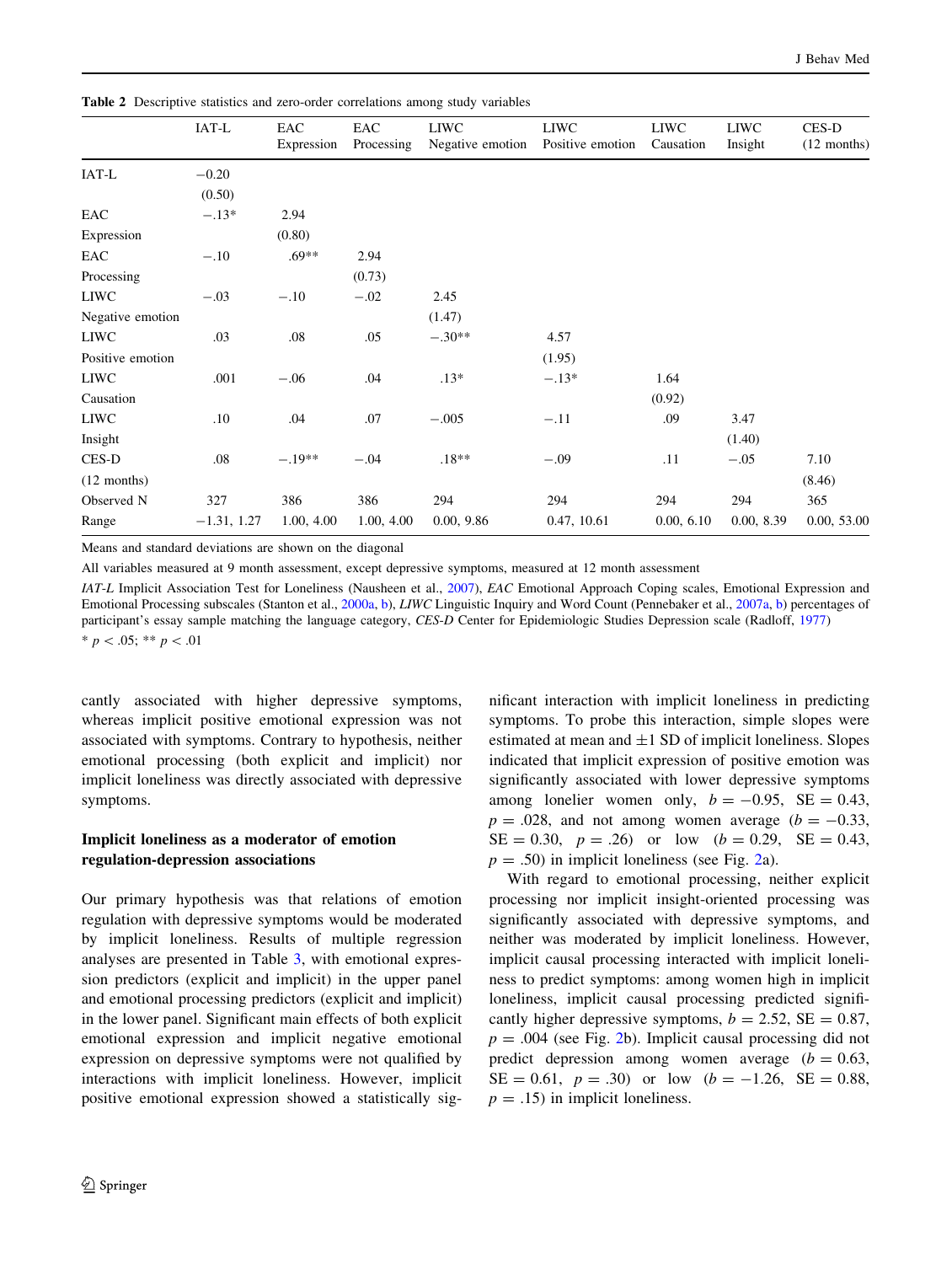|                 | EAC                                                       | <b>LIWC</b>      | <b>LIWC</b><br>Positive emotion |  |
|-----------------|-----------------------------------------------------------|------------------|---------------------------------|--|
|                 | Emotional expression                                      | Negative emotion |                                 |  |
|                 | Emotion regulation predictor: emotional expression        |                  |                                 |  |
| IAT-L           | .49(4.04)                                                 | .84(2.66)        | $6.84(2.99)*$                   |  |
| ER predictor    | $-1.64$ (.62)**                                           | $1.29(.58)$ *    | $-.58(.32)^{+}$                 |  |
| $IAT \times ER$ | .07(1.27)                                                 | .22(1.12)        | $-1.25$ (.63)*                  |  |
| $R^2$           | $.11**$                                                   | $.13**$          | $.11**$                         |  |
|                 | EAC                                                       | <b>LIWC</b>      | <b>LIWC</b>                     |  |
|                 | Emotional processing                                      | Causation        | Insight                         |  |
|                 | <i>Emotion regulation predictor: emotional processing</i> |                  |                                 |  |
| IAT-L           | $-2.37(3.66)$                                             | $-4.82$ (2.18)*  | $-.27(3.11)$                    |  |
| ER predictor    | $-.41(.65)$                                               | $1.37(.65)^*$    | $-.20(.47)$                     |  |
| $IAT \times ER$ | 1.15(1.21)                                                | $3.80(1.26)$ **  | .46(.85)                        |  |
| $R^2$           | $.09*$                                                    | $.13**$          | $.09*$                          |  |

<span id="page-8-0"></span>Table 3 Implicit loneliness as a moderator of emotion regulation relations with depressive symptoms

Values are unstandardized regression coefficients with standard errors in parentheses. Models are adjusted for the following covariates: age; relationship status; cancer stage; and treatment at 9 months (radiation, chemotherapy, and endocrine therapy)

All variables measured at 9 month assessment, except depressive symptoms, measured at 12 month assessment

ER emotion regulation, IAT-L Implicit Association Test for Loneliness (Nausheen et al., [2007\)](#page-11-0), EAC Emotional Approach Coping scales, Emotional Expression and Emotional Processing subscales (Stanton et al., [2000a](#page-11-0), [b\)](#page-11-0). LIWC Linguistic Inquiry and Word Count (Pennebaker et al., [2007a,](#page-11-0) [b](#page-11-0)). CES-D Center for Epidemiologic Studies Depression scale (Radloff, [1977](#page-11-0))

 $+p\lt.10$ ; \*  $p\lt.05$ ; \*\*  $p\lt.01$ 

# Discussion

The present study supported the hypotheses that among women coping with breast cancer, implicit and explicit processes of emotion regulation show distinct relations with depression, and their effects depend in part on implicit processes of loneliness. Consistent with past research (e.g., Stanton et al., [2000a\)](#page-11-0), women who reported coping with cancer by expressing emotions reported fewer depressive symptoms 3 months later as compared to those with low emotional expression. This finding supports the notion that conscious use of emotional approach coping—expressing emotions actively rather than avoiding them—is an adaptive response to the challenges of breast cancer. By contrast, the emotional processing component of approach coping, which involves cognitive engagement, was not associated with depression, contradicting previous work with healthy samples (Stanton et al., [2000b](#page-11-0)), but consistent with evidence that processing has weaker effects than expression in breast cancer samples, and may even predict increased distress after accounting for the benefits of expression (Stanton et al., [2000a\)](#page-11-0).

Results regarding emotional approach at the implicit, behavioral level paint a more complex picture. Women whose narratives of their experience with cancer included higher proportions of negative emotion words reported more depressive symptoms 3 months later. Although this evidence at the implicit level seems to contradict the adaptive role of emotional approach, it may instead reflect maladaptive rumination on negative affect, which can begin as an active coping effort but—unlike emotional approach coping—persists as passive, perseverative dwelling on distress (Marroquín et al., [2010;](#page-11-0) Nolen-Hoeksema et al., [2008](#page-11-0)). Successful emotional approach coping—especially with respect to depression—potentially involves the expression of both negative and positive emotions, and the resolution of short-term emotional distress in an effective, flexible manner. We note that our implicit measure of emotional expression distinguished between negative and positive emotions in a way our explicit measure did not (i.e., in the explicit measure, women were asked to report on emotion expression overall). In comparing implicit expression, then, it is important to consider that our measure captures valence-specific emotional expression rather than the mix of emotions (including positive emotions) potentially captured by explicit measures of expression.

Consistent with hypotheses, findings suggest that some implicit aspects of emotion regulation are uniquely relevant for lonely women. Only among women higher in implicit loneliness, expressing less positive emotion and engaging in more causal processing during the essay task predicted higher depressive symptoms. The fact that these patterns were not apparent among less lonely women supports the hypothesis that intrapersonal emotion regulatory processes have stronger effects on depression and other mental health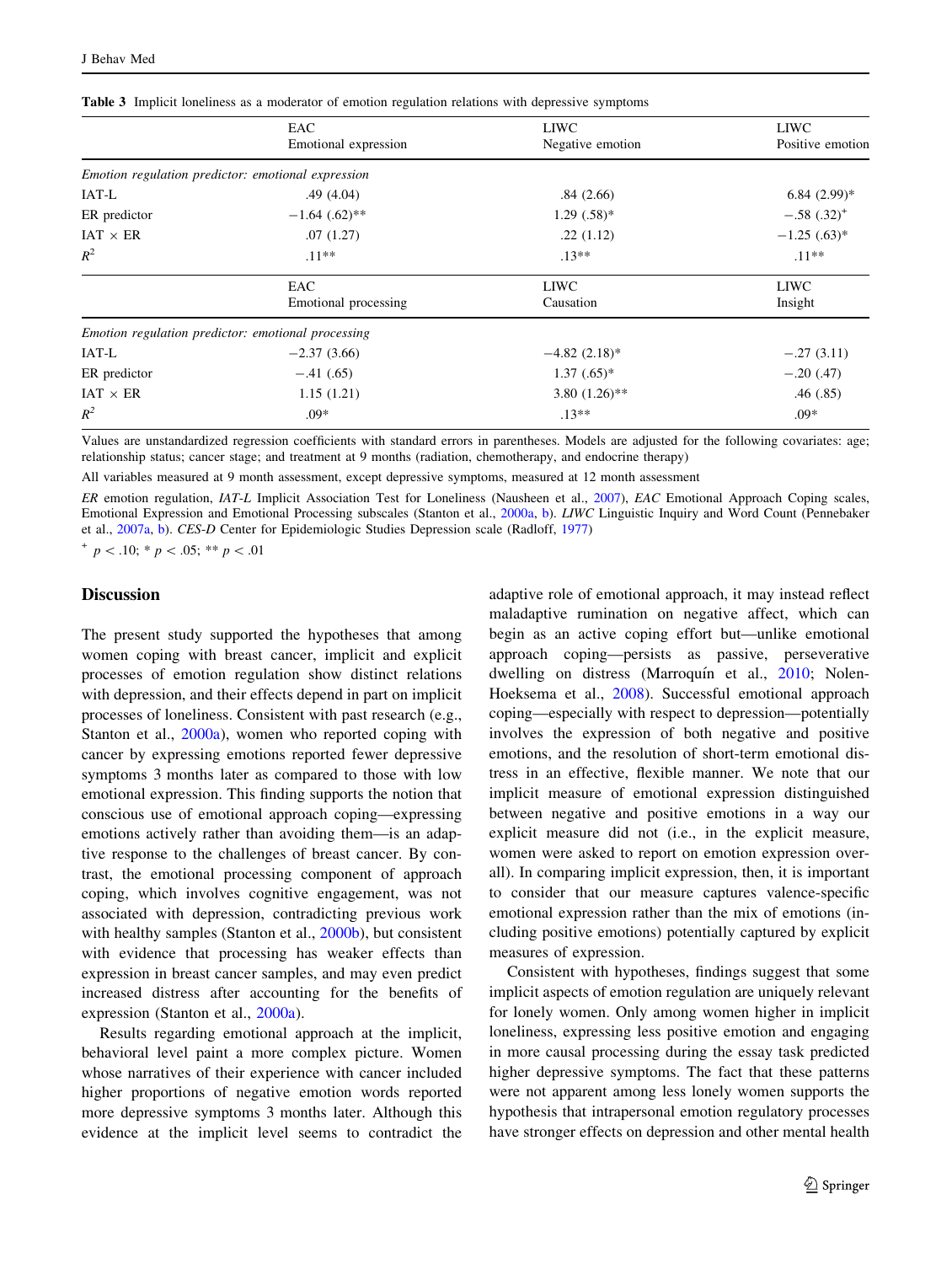<span id="page-9-0"></span>

Fig. 2 Implicit loneliness moderates relations of a implicit positive emotion expression and b implicit causal processing with depressive symptoms (values plotted at  $\pm 1$  SD)

outcomes among more socially isolated individuals (Mar-roquín, [2011](#page-11-0); Marroquín & Nolen-Hoeksema, [2015\)](#page-11-0). The present findings are also consistent with evidence implicating dampened positive emotion (e.g., Bylsma et al., [2008\)](#page-10-0) and elevated causal processing (e.g., rumination; Nolen-Hoeksema et al., [2008\)](#page-11-0) in depression. They additionally suggest that perceived unavailability of relationships—even at an implicit level—confers vulnerability to the maladaptive influences of such depressive processes, whereas social connectedness may buffer against such influences.

These findings have several implications for the relations among loneliness, emotion regulation, and depressive symptoms in the context of coping with cancer. A primary contribution of the present study is that it overcomes limitations of individuals' conscious access to their automatic processes, as well as social desirability, self-presentation, ability and willingness to introspect about loneliness, and the cognitive demands of verbal report. Findings suggest

that implicit processes of emotion regulation—specifically, emotional expression and processing in response to the breast cancer experience—differ from explicit processes captured in self-report measurement. Moreover, the present findings address questions of both how loneliness affects outcomes in mental and physical health (Hawkley & Cacioppo, [2010\)](#page-11-0) and how social-cognitive contexts affect emotion regulation in depression (Marroquín, [2011](#page-11-0)). Although consistent with evidence that effortful, conscious emotion regulation is directly linked with depression in general and among patients with cancer, the present study also advances understanding of emotion regulatory processes that occur at a more automatic level (Koole & Rothermund, [2011\)](#page-11-0). It also identifies implicit loneliness as a social-cognitive moderator of the links between intrapersonal emotion regulation and depression, addressing an important gap in understanding relational aspects of psy-chopathology (Marroquín, [2011\)](#page-11-0).

Although this study advances understanding of the implicit processes of loneliness and emotion regulation in cancer and depression, limitations should be noted. First, we examined a period late in the treatment course because this is a point at which initial social support increases have abated (Thompson et al., [2013](#page-12-0)), making loneliness a potentially more salient factor in regulation and depression. Future research is required to examine whether implicit processes are also implicated in earlier coping responses to more immediate stressors of diagnosis and treatment. Second, the present study did not include an explicit measure of loneliness concurrent with the IAT-L. The IAT-L has shown independence from explicit loneliness in past work (Nausheen et al., [2007,](#page-11-0) [2010\)](#page-11-0), but most research on loneliness in physical health and depression has relied on self-report. Importantly, implicit loneliness as measured by an IAT represents the individual's associations of the "self" category with "lonely" relative to "nonlonely." That is, the measure represents the relative strength of internal representations (one's internal ''index'' of loneliness) rather than absolute levels of loneliness captured in explicit measures. The present findings should be considered within that distinction. Future work is needed to address incremental contributions of implicit processes of loneliness, and whether they tap the same construct (i.e., whether the implicit "sense" of being lonely differs from explicitly viewing oneself as having distressingly inadequate social relationships). Relatedly, although our approaches to explicit and implicit phenomena converge on emotion expression and processing as constructs, it must be noted that they are not redundant (and indeed, are expected to be non-overlapping). For example, implicit emotion expression as indexed by use of emotion words in a private, verbal task is not the same as other behaviors potentially captured by explicit items like ''I take time to express my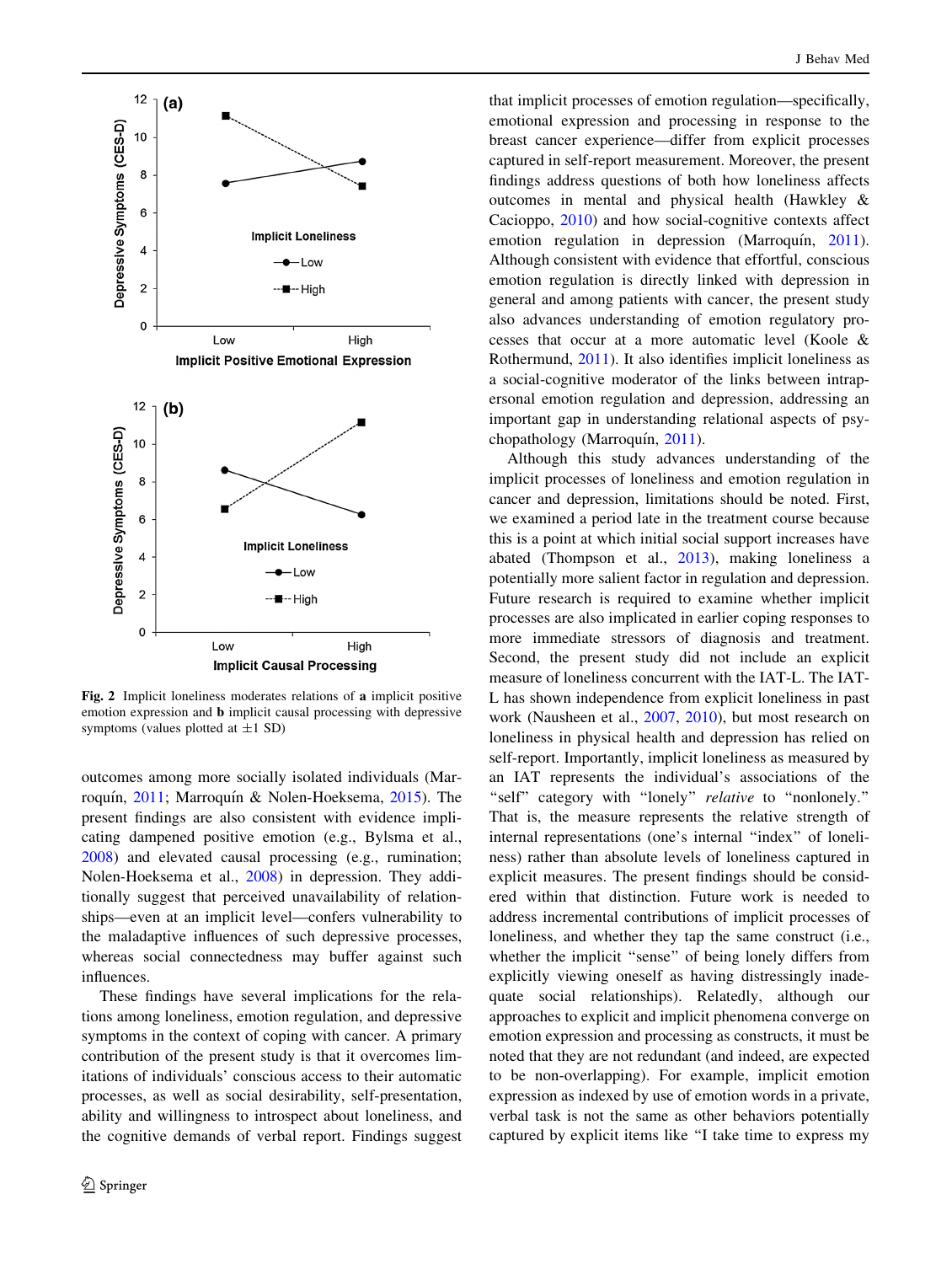<span id="page-10-0"></span>emotions,'' such as crying, laughing, or sharing emotions with others.

Third, the present design is unable to address causality or directionality definitively among the variables of interest. Although depressive symptoms were measured 3 months after emotion regulation and loneliness, the present findings may reflect co-occurring phenomena linked with depression, rather than prospective influences on symptom change. Future work should aim to distinguish implicit processes of loneliness and emotion regulation as contributors to versus concomitants of depression among women coping with breast cancer; both patterns are of interest for understanding the psychopathology and treatment of depression in the context of cancer survivorship. Similarly, it will be important to examine how positive emotional expression relates to individual differences, like optimism, that are known to play protective roles in mental health and well-being when coping with cancer (e.g., Carver et al., 2005). It is possible that such personality characteristics linked with tendencies to include positive expression when reflecting on one's experience with cancer are themselves especially influential in the context of loneliness.

Despite these limitations, the present findings have implications for prevention and intervention in the course of cancer. Differences between implicit and explicit emotion regulation suggest that it may be difficult for patients to identify and communicate all of the internal experiences that fuel depression as they attempt to cope with cancer. Importantly, the present results suggest special attention should be paid to women who are lonely or socially isolated at this phase in treatment, when initial social support can begin to subside. Providers, supporters, and patients themselves may be able to monitor some emotion regulatory efforts during treatment that are known to play beneficial or maladaptive roles, but these do not necessarily align with more subtle, nonconscious mechanisms of regulation. Such processes are inherently more difficult to assess, but interventions targeting mindfulness (i.e., developing skills in observing, reflecting on, and labeling one's thoughts and emotions) can potentially bring such processes to a conscious level, where they can be addressed in cognitive and emotion-focused therapies. Even without such awareness, focusing clinical attention toward patients' relational health and interpersonal connectedness, including psychoeducation for patients and supporters regarding the importance of the social context in coping, might defuse vulnerability to maladaptive implicit coping efforts. Paired with understanding women's explicit, conscious efforts at emotion regulation, improved awareness of implicit processes may further elucidate links among the social, cognitive, and emotional systems implicated in depression, with potential applications for improving

physical and mental health among the many women who face breast cancer.

Acknowledgments This research was supported by 1R01 CA133081 (Stanton and Weihs, co-PIs) and NCI P30CA023074—University of Arizona Cancer Center Support Grant. Brett Marroquín was supported by NIMH Grant 5 T32 MH 015750 in Biobehavioral Issues in Physical and Mental Health (Christine Dunkel Schetter, PI). Johanna Czamanski-Cohen was supported by NCI R25T Cancer Prevention and Control Fellowship R25 CA078447-14 (David Alberts, PI). The authors are grateful to Martha Barrón and Alexandra Jorge for study coordination, and to Joshua Wiley for guidance regarding data analyses.

#### Compliance with ethical standards

Conflict of interest Brett Marroquín, Johanna Czamanski-Cohen, Karen L. Weihs, Annette L. Stanton declare that they do not have any conflict of interest.

Human and animal rights and Informed consent All procedures followed were in accordance with ethical standards of the responsible committee on human experimentation (institutional and national) and with the Helsinki Declaration of 1975, as revised in 2000. Informed consent was obtained from all patients for being included in the study.

# References

- Aldao, A., Nolen-Hoeksema, S., & Schweizer, S. (2010). Emotionregulation strategies across psychopathology: A meta-analytic review. Clinical Psychology Review, 30, 217–237. doi:[10.1016/j.](http://dx.doi.org/10.1016/j.cpr.2009.11.004) [cpr.2009.11.004](http://dx.doi.org/10.1016/j.cpr.2009.11.004)
- American Cancer Society. (2013). Breast cancer facts & figures 2013–2014. Atlanta: American Cancer Society Inc.
- Bylsma, L. M., Morris, B. H., & Rottenberg, J. (2008). A metaanalysis of emotional reactivity in major depressive disorder. Clinical Psychology Review, 28, 676–691. doi:[10.1016/j.cpr.](http://dx.doi.org/10.1016/j.cpr.2007.10.001) [2007.10.001](http://dx.doi.org/10.1016/j.cpr.2007.10.001)
- Cacioppo, J. T., & Hawkley, L. C. (2009). Perceived social isolation and cognition. Trends in Cognitive Sciences, 13, 447–454. doi[:10.1016/j.tics.2009.06.005](http://dx.doi.org/10.1016/j.tics.2009.06.005)
- Cacioppo, J. T., Hawkley, L. C., & Thisted, R. A. (2010). Perceived social isolation makes me sad: 5-year cross-lagged analyses of loneliness and depressive symptomatology in the Chicago Health, Aging, and Social Relations Study. Psychology and Aging, 25, 453–463. doi:[10.1037/0882-7974.21.1.140](http://dx.doi.org/10.1037/0882-7974.21.1.140)
- Carver, C. S., Smith, R. G., Antoni, M. H., Petronis, V. M., Weiss, S., & Derhagopian, R. P. (2005). Optimistic personality and psychosocial well-being during treatment predict psychosocial well-being among long-term survivors of breast cancer. Health Psychology, 24, 508–516.
- Creswell, J. D., Lam, S., Stanton, A. L., Taylor, S. E., Bower, J. E., & Sherman, D. K. (2007). Does self-affirmation, cognitive processing, or discovery of meaning explain cancer-related health benefits of expressive writing? Personality and Social Psychology Bulletin, 33, 238–250. doi[:10.1177/0146167206294412](http://dx.doi.org/10.1177/0146167206294412)
- Cuijpers, P., Vogelzangs, N., Twisk, J., Kleiboer, A., Li, J., & Penninx, B. W. (2014). Comprehensive meta-analysis of excess mortality in depression in the general community versus patients with specific illnesses. American Journal of Psychiatry, 171, 453–462. doi:[10.1176/appi.ajp.2013.13030325](http://dx.doi.org/10.1176/appi.ajp.2013.13030325)
- DiMatteo, M. R., Lepper, H. S., & Croghan, T. W. (2000). Depression is a risk factor for noncompliance with medical treatment: Meta-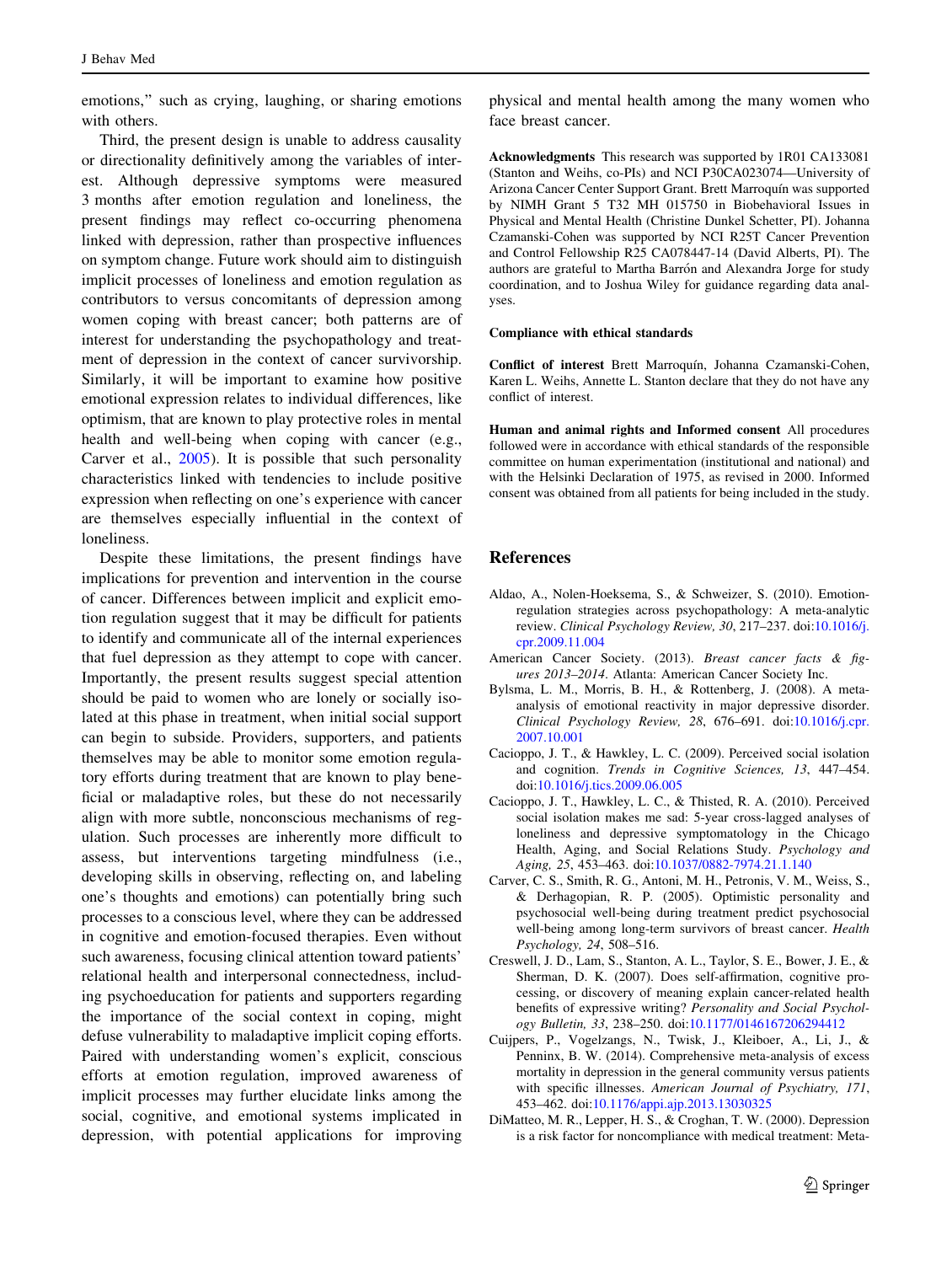<span id="page-11-0"></span>analysis of the effects of anxiety and depression on patient adherence. Archives of Internal Medicine, 160, 2101–2107. doi[:10.1001/archinte.160.14.2101](http://dx.doi.org/10.1001/archinte.160.14.2101)

- Enders, C. K., & Bandalos, D. L. (2001). The relative performance of full information maximum likelihood estimation for missing data in structural equation models. Structural Equation Modeling, 8, 430–457. doi:[10.1207/S15328007SEM0803\\_5](http://dx.doi.org/10.1207/S15328007SEM0803_5)
- Giese-Davis, J., Collie, K., Rancourt, K. M., Neri, E., Kraemer, H. C., & Spiegel, D. (2011). Decrease in depression symptoms is associated with longer survival in patients with metastatic breast cancer: A secondary analysis. Journal of Clinical Oncology, 29, 413–420. doi:[10.1200/JCO.2010.28.4455](http://dx.doi.org/10.1200/JCO.2010.28.4455)
- Gotlib, I. H., & Joormann, J. (2010). Cognition and depression: Current status and future directions. Annual Review of Clinical Psychology, 6, 285–312. doi[:10.1146/annurev.clinpsy.121208.131305](http://dx.doi.org/10.1146/annurev.clinpsy.121208.131305)
- Greenwald, A. G., Nosek, B. A., & Banaji, M. R. (2003). Understanding and using the implicit association test: I. An improved scoring algorithm. Journal of Personality and Social Psychology, 85, 197–216. doi[:10.1037/0022-3514.85.2.197](http://dx.doi.org/10.1037/0022-3514.85.2.197)
- Gross, J. J. (1998). The emerging field of emotion regulation: An integrative review. Review of General Psychology, 2, 271–299. doi[:10.1037/1089-2680.2.3.271](http://dx.doi.org/10.1037/1089-2680.2.3.271)
- Hann, D., Winter, K., & Jacobsen, P. (1999). Measurement of depressive symptoms in cancer patients: Evaluation of the Center for Epidemiological Studies Depression Scale (CES-D). Journal of Psychosomatic Research, 46, 437–443. doi[:10.1016/](http://dx.doi.org/10.1016/S0022-3999(99)00004-5) [S0022-3999\(99\)00004-5](http://dx.doi.org/10.1016/S0022-3999(99)00004-5)
- Hawkley, L. C., & Cacioppo, J. T. (2010). Loneliness matters: A theoretical and empirical review of consequences and mechanisms. Annals of Behavioral Medicine, 40, 218–227. doi:[10.](http://dx.doi.org/10.1007/s12160-010-9210-8) [1007/s12160-010-9210-8](http://dx.doi.org/10.1007/s12160-010-9210-8)
- Jaremka, L. M., Fagundes, C. P., Glaser, R., Bennett, J. M., Malarkey, W. B., & Kiecolt-Glaser, J. K. (2013). Loneliness predicts pain, depression, and fatigue: Understanding the role of immune dysregulation. Psychoneuroendocrinology, 38, 1310–1317. doi[:10.1016/j.psyneuen.2012.11.016](http://dx.doi.org/10.1016/j.psyneuen.2012.11.016)
- Juth, V., Dickerson, S. S., Zoccola, P. M., & Lam, S. (2015). Understanding the utility of emotional approach coping: Evidence from a laboratory stressor and daily life. Anxiety, Stress, & Coping, 28, 50–70.
- Koole, S. L., & Rothermund, K. (2011). ''I feel better but I don't know why'': The psychology of implicit emotion regulation. Cognition and Emotion, 25, 389–399. doi[:10.1080/02699931.](http://dx.doi.org/10.1080/02699931.2010.550505) [2010.550505](http://dx.doi.org/10.1080/02699931.2010.550505)
- Kroenke, C. H., Kwan, M. L., Neugut, A. I., Ergas, I. J., Wright, J. D., Caan, B. J., & Kushi, L. H. (2013). Social networks, social support mechanisms, and quality of life after breast cancer diagnosis. Breast Cancer Research and Treatment, 139, 515–527. doi:[10.1007/s10549-013-2477-2](http://dx.doi.org/10.1007/s10549-013-2477-2)
- Low, C. A., Stanton, A. L., & Danoff-Burg, S. (2006). Expressive disclosure and benefit finding among breast cancer patients: Mechanisms for positive health effects. Health Psychology, 25, 181–189. doi:[10.1037/0278-6133.25.2.181](http://dx.doi.org/10.1037/0278-6133.25.2.181)
- Marroquín, B. (2011). Interpersonal emotion regulation as a mechanism of social support in depression. Clinical Psychology Review, 31, 1276–1290. doi[:10.1016/j.cpr.2011.09.005](http://dx.doi.org/10.1016/j.cpr.2011.09.005)
- Marroquín, B. M., Fontes, M., Scilletta, A., & Miranda, R. (2010). Ruminative subtypes and coping responses: Active and passive pathways to depressive symptoms. Cognition and Emotion, 24, 1446–1455. doi[:10.1080/02699930903510212](http://dx.doi.org/10.1080/02699930903510212)
- Marroquín, B., & Nolen-Hoeksema, S. (2015). Emotion regulation and depressive symptoms: Close relationships as social context and influence. Journal of Personality and Social Psychology, 109, 836–855. doi:[10.1037/pspi0000034](http://dx.doi.org/10.1037/pspi0000034)
- Mitchell, A. J., Chan, M., Bhatti, H., Halton, M., Grassi, L., Johansen, C., & Meader, N. (2011). Prevalence of depression, anxiety, and

 $\textcircled{2}$  Springer

adjustment disorder in oncological, haematological, and palliative-care settings: A meta-analysis of 94 interview-based studies.<br> *Lancet* Oncology, 12, 160-174. doi:10.1016/S1470-Lancet Oncology, 12, 160–174. doi:[10.1016/S1470-](http://dx.doi.org/10.1016/S1470-2045(11)70002-X) [2045\(11\)70002-X](http://dx.doi.org/10.1016/S1470-2045(11)70002-X)

- Muthén, L. K., & Muthén, B. O. (1998–2012). Mplus user's guide (7th ed.). Los Angeles, CA: Muthén & Muthén.
- Nausheen, B., Carr, N. J., Peveler, R. C., Moss-Morris, R., Verrill, C., Robbins, E., & Gidron, Y. (2010). Relationship between loneliness and proangiogenic cytokines in newly diagnosed tumors of colon and rectum. Psychosomatic Medicine, 72, 912–916. doi:[10.1097/PSY.0b013e3181f0bc1c](http://dx.doi.org/10.1097/PSY.0b013e3181f0bc1c)
- Nausheen, B., Gidron, Y., Gregg, A., Tissarchondou, H. S., & Peveler, R. (2007). Loneliness, social support and cardiovascular reactivity to laboratory stress. Stress: The International Journal on the Biology of Stress, 10, 37–44. doi[:10.1080/](http://dx.doi.org/10.1080/10253890601135434) [10253890601135434](http://dx.doi.org/10.1080/10253890601135434)
- Nolen-Hoeksema, S., Wisco, B. E., & Lyubomirsky, S. (2008). Rethinking rumination. Perspectives on Psychological Science, 3, 400–424. doi[:10.1111/j.1745-6924.2008.00088.x](http://dx.doi.org/10.1111/j.1745-6924.2008.00088.x)
- Nosek, B. A., Greenwald, A. G., & Banaji, M. R. (2007). The implicit association test at age 7: A methodological and conceptual review. In J. A. Bargh (Ed.), Social psychology and the unconscious: The automaticity of higher mental processes (pp. 265–292). New York, NY: Psychology Press.
- Pennebaker, J. W., & Beall, S. K. (1986). Confronting a traumatic event: Toward an understanding of inhibition and disease. Journal of Abnormal Psychology, 95, 274–281. doi[:10.1037/](http://dx.doi.org/10.1037/0021-843X.95.3.274) [0021-843X.95.3.274](http://dx.doi.org/10.1037/0021-843X.95.3.274)
- Pennebaker, J. W., Booth, R. J., & Francis, M. E. (2007a). Linguistic inquiry and word count: LIWC [computer software]. Austin, TX: LIWC.net.
- Pennebaker, J. W., Chung, C. K., Ireland, M., Gonzales, A., & Booth, R. J. (2007b). The development and psychometric properties of LIWC2007 [LIWC manual]. Austin, TX: LIWC.net.
- Radloff, L. S. (1977). The CES-D Scale: A self-report depression scale for research in the general population. Applied Psychological Measurement, 1, 385–401. doi:[10.1177/014662167700100](http://dx.doi.org/10.1177/014662167700100306) [306](http://dx.doi.org/10.1177/014662167700100306)
- Stanton, A. L., Danoff-Burg, S., Cameron, C. L., Bishop, M., Collins, C. A., Kirk, S. B., & Twillman, R. (2000a). Emotionally expressive coping predicts psychological and physical adjustment to breast cancer. Journal of Consulting and Clinical Psychology, 68, 875–882. doi[:10.1037/0022-006X.68.5.875](http://dx.doi.org/10.1037/0022-006X.68.5.875)
- Stanton, A. L., Danoff-Burg, S., & Huggins, M. E. (2002). The first year after breast cancer diagnosis: Hope and coping strategies as predictors of adjustment. Psycho-Oncology, 11, 93–102. doi:[10.](http://dx.doi.org/10.1002/pon.574) [1002/pon.574](http://dx.doi.org/10.1002/pon.574)
- Stanton, A. L., Kirk, S. B., Cameron, C. L., & Danoff-Burg, S. (2000b). Coping through emotional approach: Scale construction and validation. Journal of Personality and Social Psychology, 78, 1150–1169. doi:[10.1037/0022-3514.78.6.1150](http://dx.doi.org/10.1037/0022-3514.78.6.1150)
- Stanton, A. L., Rowland, J. H., & Ganz, P. A. (2015). Life after diagnosis and treatment of cancer in adulthood. American Psychologist, 70, 159–174. doi:[10.1037/a0037875](http://dx.doi.org/10.1037/a0037875)
- Steiner, J. F., Cavender, T. A., Nowels, C. T., Beaty, B. L., Bradley, C. J., Fairclough, D. L., & Main, D. S. (2008). The impact of physical and psychosocial factors on work characteristics after cancer. Psychooncology, 17, 138–147. doi[:10.1002/pon.1204](http://dx.doi.org/10.1002/pon.1204)
- Tausczik, Y. R., & Pennebaker, J. W. (2010). The psychological meaning of words: LIWC and computerized text analysis methods. Journal of Language and Social Psychology, 29, 24–54. doi[:10.1177/0261927X09351676](http://dx.doi.org/10.1177/0261927X09351676)
- Taylor, S. E., & Stanton, A. L. (2007). Coping resources, coping processes, and mental health. Annual Review of Clinical Psychology, 3, 377–401. doi[:10.1146/annurev.clinpsy.3.022806.](http://dx.doi.org/10.1146/annurev.clinpsy.3.022806.091520) [091520](http://dx.doi.org/10.1146/annurev.clinpsy.3.022806.091520)